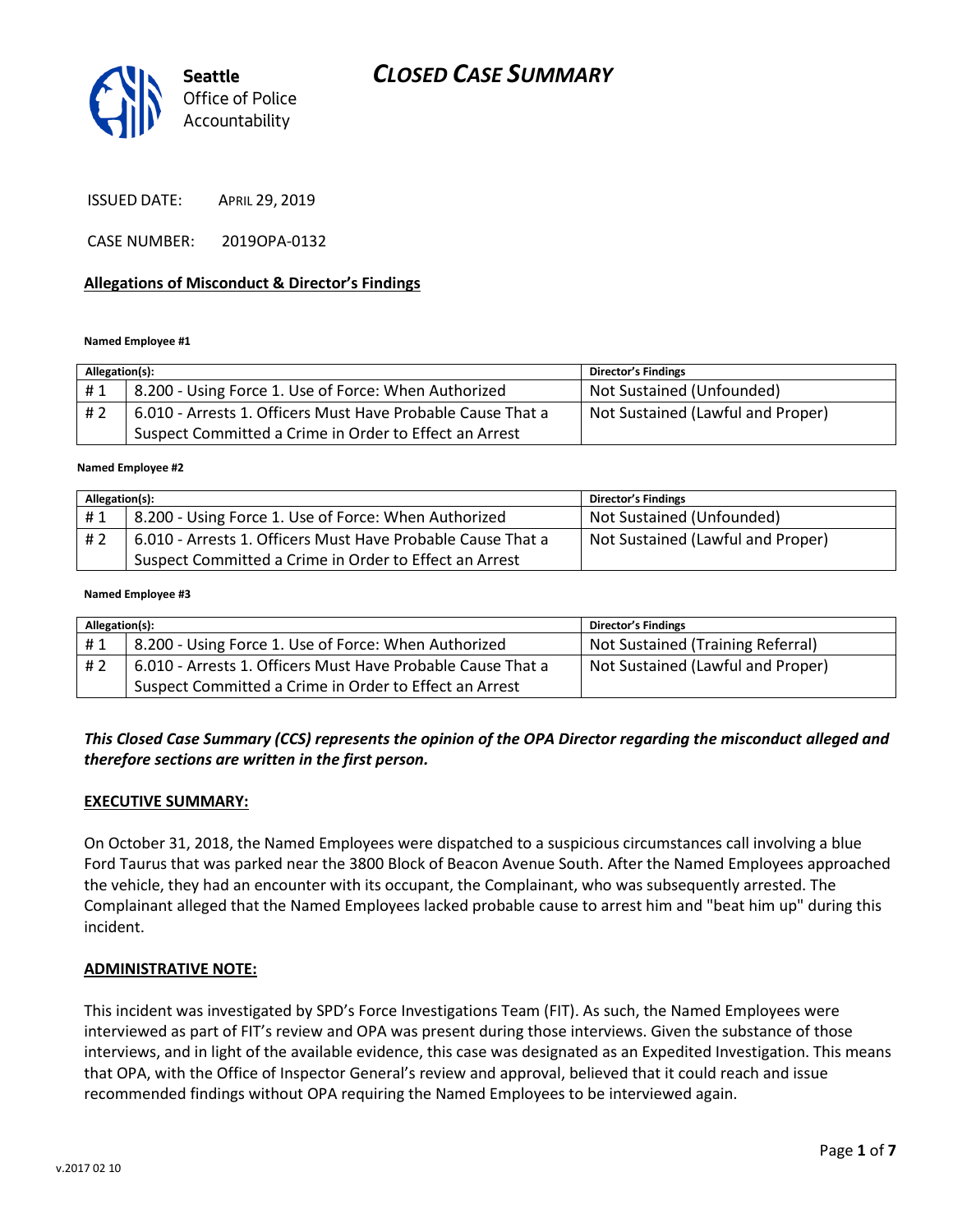**Seattle** *Office of Police Accountability*

## *CLOSE CASE SUMMARY*

OPA CASE NUMBER: 2019OPA-0132

#### **SUMMARY OF INVESTIGATION:**

According to SPD's records, the Named Employees responded to a report of a woman screaming inside of a parked blue Ford Taurus. The witness, an off-duty Seattle Fire Department employee who remained at the scene and provided additional information to officers upon their arrival, reported that she observed a man exit the vehicle and pace around it looking into the vehicle, but did not see whether there was a woman inside. The witness described the suspect as a slender, Black male, approximately 5'8'', wearing a dark jacket with hood up and jeans, who was then currently sitting in the driver's seat.

Named Employee #1 (NE#1), Named Employee #2 (NE#2), and Named Employee #3 (NE#3) approached the vehicle on foot. NE#3 touched the trunk of the Taurus as he moved in the direction of the driver's side front window. At that time, the Complainant quickly exited the vehicle and demanded to know why NE#3 was touching it. NE#3, with his hand outstretched in a stopping motion, identified himself as he backed away from the Complainant. The officers then explained that they responded to a report of a disturbance. The Complainant warned the officers to get away from him. The Complainant continued to act in an agitated manner and specifically cursed at NE#3. At an early point in this exchange, one of the Named Employees called for backing units to respond. The Complainant then opened the driver's side front door of his vehicle and told the officers that they could look inside. The officers responded by directing him not to go in the car and the Complainant reacted by becoming more agitated. He again warned the officers to get away from him. The Complainant appeared to take on a more aggressive position and was captured on Department video balling up his fists while walking in NE#3's direction. The Complainant also balled up his fists while walking in NE#3's direction and stated to NE#3 that he was "gonna beat [NE#3's] ass!"

Believing that an assault was imminent after the Complainant told NE#3 that he was going to "beat [NE#3's] ass," the Named Employees decided to arrest him for harassment. When the officers tried to take the Complainant into custody, he struggled and strongly resisted their efforts. It ultimately took three additional officers to assist in getting the Complainant under control and into custody. The Complainant alleged that the Named Employees pulled weapons on him, choked him, punched him, and gave him a concussion. He also alleged that he was raped by officers. Based on the seriousness of those claims, officers requested that he be transported first to the hospital for evaluation. Once at the hospital, the Complainant refused treatment and was transferred to King County Jail and booked for felony assault and harassment. Additionally, the Department's Force Investigation Team (FIT) was notified about this incident and responded to assume jurisdiction over the investigation. The Complainant declined to provide a statement to FIT detectives.

NE#1 reported that, while the Complainant was on the ground, the Complainant struck her in the left eye. Following the incident, NE#1 sought treatment at Swedish Hospital for a possible concussion. NE#1's eye was swollen and bruised, and she was unable to work the following day.

OPA initiated this investigation in response to a walk-in complaint about this incident that was made by the Complainant.

#### **Interviews & Statements**

*The Complainant*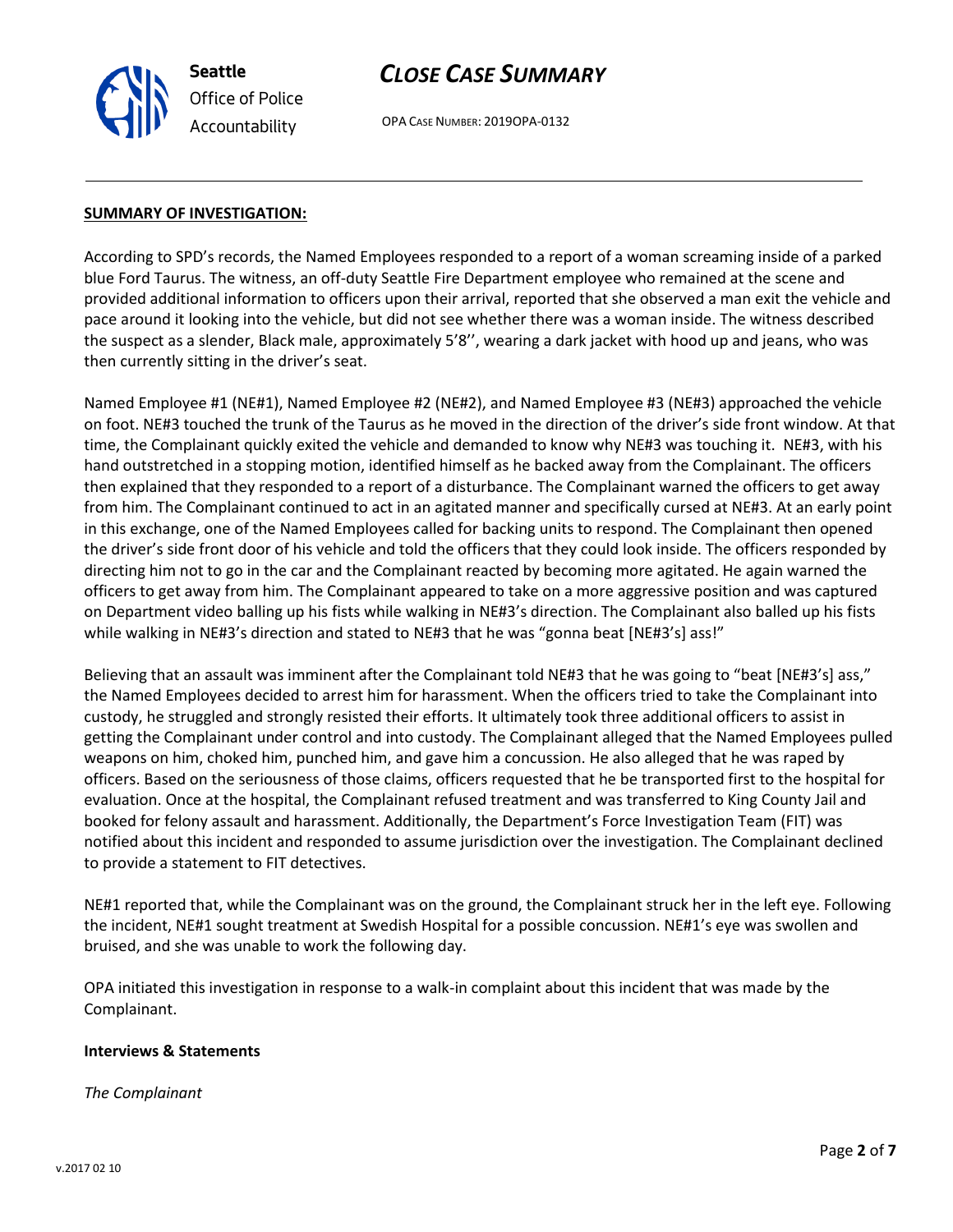

## *CLOSE CASE SUMMARY*

OPA CASE NUMBER: 2019OPA-0132

The Complainant stated that he was praying in his car when he noticed that he was surrounded by the Named Employees. The Complainant recalled being told by the Named Employees that they were investigating a woman screaming. The Complainant stated that he responded by telling them that he was the only person in his car, but they would not accept his explanation. According to the Complainant, he opened his car to get his bible and to show the Named Employees that his car was empty, when two of the Named Employees came at him from his blindside, knocked the bible from his hands, and then assaulted and raped him. The Complainant stated that he received medical attention at the hospital that evening for what happened to him, but not for the rape because it was spiritual, not physical. The Complainant was arrested for assault and harassment in connection with this incident and remained in jail from October 31, 2018 until January 2019. The Complainant stated that the charges against him were dropped in January 2019. The Complainant maintains that he did not assault anyone and it was the Named Employees who assaulted him.

#### *911 Caller – Witness*

The witness provided an audio-recorded interview with SPD following incident. The witness reported that, in addition to speaking with officers when they arrived, she stayed at the scene and watched what took place. The witness reported that the Complainant was acting very aggressively and was pointing at each officer, though he seemed specifically focused on the two male officers. The witness heard the officers warn the Complainant to stop acting in that way, while they attempted to explain the reason for their contacting him. After the Complainant ignored the officers' warnings and started to act more aggressively, the witness watched as the officers wrestled the Complainant to the ground. The witness heard the Complainant yell that he was being choked, but she did not see anything like that and noted that the Complainant continued talking throughout the incident. The witness stated that it took all three officers to hold the Complainant down. The witness stated that she observed one of the officers strike the Complainant in the groin in an apparent effort to get the Complainant on the ground because he was not going down without a struggle. The witness did not see any other strikes being delivered by the officers. The witness stated that she did not observe anything about the officers' actions that concerned her.

#### *Named Employees Statements*

NE#1 stated that the Complainant responded to the initial contact with officers by in a manner that was "instantly hostile and yelling at officers." NE#1 recalled that the Complainant's hostility seemed to be mostly directed at NE#3, and NE#1 stated that she made several attempts to re-direct and de-escalate the Complainant. NE#1 recalled the Complainant threatening NE#3, and that he ultimately stated that he was "going to fuck [NE#3] up, and that's for real." NE#1 told OPA that she believed that the Complainant was intending to assault NE#3. As such, NE#1 and NE#2 took control of the Complainant's arms and attempted to arrest him for harassment. NE#1 stated that the Complainant struggled, resisted, and tried to get away. NE#1 detailed her use of force, which included a trained cross-face technique (placing an arm below an individual's cheekbone and applying pressure to force compliance). NE#1 recalled hearing the Complainant complain about being choked and that she responded by checking the location of her arm to confirm it was not on his neck. NE#1 noted that the Complainant was breathing and yelling throughout this incident. During the struggle, NE#1 recalled that she was struck in her left eye, which later became swollen and bruised. NE#1 was unable to say when or how the injury occurred.

NE#2 confirmed that the Named Employees used verbal techniques and distance in trying to de-escalate the situation involving the Complainant. NE#2 noted how aggressive and hostile the Complainant was and that he made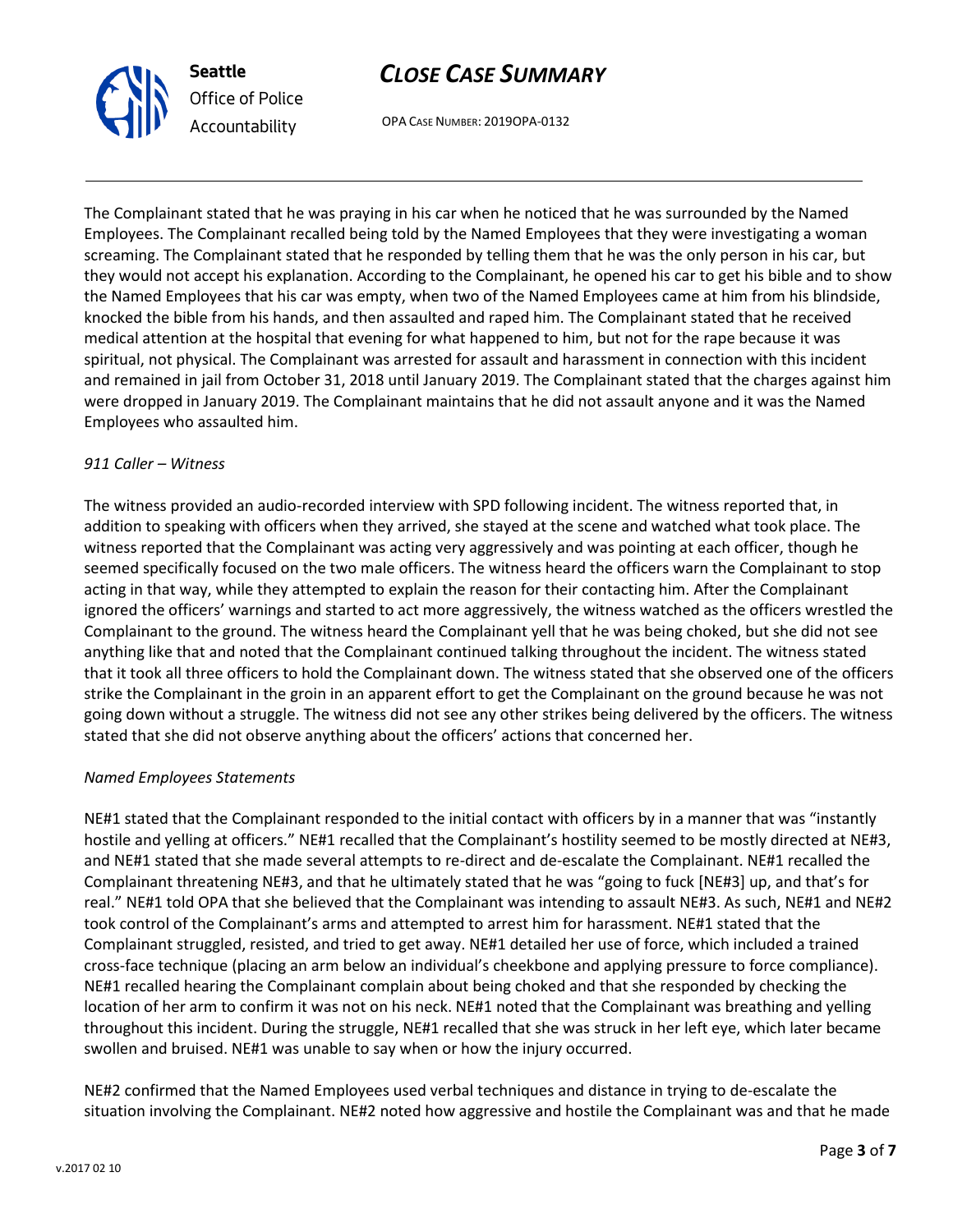

**ANALYSIS AND CONCLUSIONS:**

**Named Employee #1 - Allegations #1** *8.200 - Using Force 1. Use of Force: When Authorized.*

*CLOSE CASE SUMMARY*

OPA CASE NUMBER: 2019OPA-0132

several threats to assault NE#3. After it appeared to NE#2 that the Complainant was preparing to assault NE#3, NE#2 moved in to take him into custody for harassment. NE#2 detailed the struggle that ensued, NE#2 recounted that the Complainant seemed to have strength beyond his size and that he resisted in a manner that made it very difficult for the officers to gain control of him. NE#2 detailed his use of force, which involved mostly body control maneuvers.

NE#3 stated that he attempted to make contact with the Complainant but was immediately met with aggression. NE#3 tried to explain that they were investigating a woman screaming, but the Complainant did not listen to the officers. The Complainant repeatedly approached NE#3 in an aggressive manner. NE#3 attempted to de-escalate the situation by backing up and using a calm demeanor in an attempt to de-escalate the Complainant. The Complainant repeatedly went into the vehicle and put his hands in his pockets. Moreover, despite being told to stay back, the Complainant continued to approach NE#3 in an aggressive manner. NE#2 approached the Complainant from behind, and NE#1 grabbed the Complainant's left arm. NE#3 put the Complainant in a front head control hold and NE#2 gave the command to the Complainant to get on the ground; however, the Complainant continued to fight against their efforts. In order to weaken his stance, NE#3 acknowledged that he kicked the Complainant approximately three times in his groin area. After that, they were able to get him to the ground, but he continued to resist. After backing officers arrived, the Complainant was taken into custody. NE#3 stated that he believed that the Complainant was under the influence of some type of drug or stimulant because of the strength he exhibited.

#### **SPD's Use of Force Review**

SPD conducted an evaluation of the incident and concluded that the Named Employees' uses of force were reasonable, necessary, and proportional. Specifically, they noted the various techniques that the Named Employees used and the level of resistance they faced from the Complainant during this incident. They found that NE#1's use of a cross-face maneuver, though ineffective, was a trained and approved force technique and that nothing in their review of the videos or the sounds made throughout this incident by the Complainant indicated that he was ever choked by NE#1 or any of the other officers. They also addressed NE#3's use of a head control and his delivering three kicks to the Complainant's groin area. The head control was identified as a trained technique for bringing a subject to the ground. Though they found nothing prohibiting kicks to the groin in policy, they recommended that the Department provide further guidance on how to classify and process targeted kicks to the groin. They noted that only 8.300 POL-5(4) prohibits the use of an impact weapon to the groin unless deadly force is justified, but there is nothing that deals with the potential injuries that could result from kicks to the groin.

A majority of this incident and the physical struggle that took place between the Complainant and the Named Employees was captured on Body Worn and In-Car Video. The video corroborates the accounts of the Named Employees and the analysis in the force reviews. The video evidence does not support the Complainant's version of

### **Body Worn Video and In-Car Video**



**Seattle**

*Office of Police Accountability*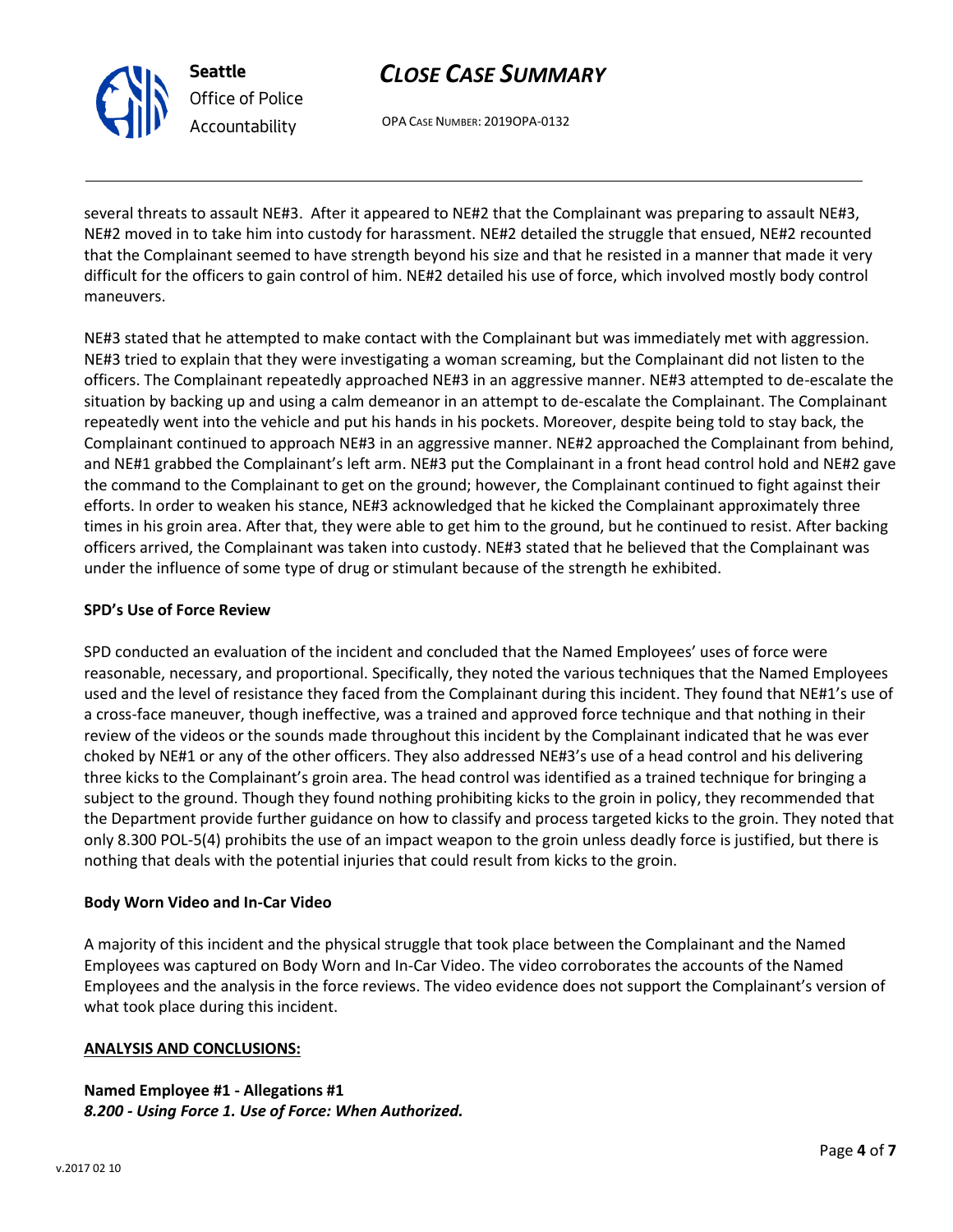## *CLOSE CASE SUMMARY*

OPA CASE NUMBER: 2019OPA-0132

SPD Policy 8.200(1) requires that force used by officers be reasonable, necessary and proportional. Whether force is reasonable depends "on the totality of the circumstances" known to the officers at the time of the force and must be balanced against "the rights of the subject, in light of the circumstances surrounding the event." (SPD Policy 8.200(1).) The policy lists a number of factors that should be weighed when evaluating reasonableness. (*See id*.) Force is necessary where "no reasonably effective alternative appears to exist, and only then to the degree which is reasonable to effect a lawful purpose." (*Id*.) Lastly, the force used must be proportional to the threat posed to the officer. (*Id*.) Here, the Complainant alleged that NE#1 and the other officers engaged in excessive force in that they "beat him up" during this incident.

The evidence in this case establishes that the officers engaged in a physical struggle with the Complainant when he immediately resisted their efforts to arrest him. In addition to using general body control holds, NE#1 described how she applied a cross-face maneuver as a means of getting the Complainant onto his stomach, but that this effort failed. She used no other force. At the time this force was used, the Complainant was forcefully resisting the officers' attempts to take him into custody and, at one point, struck NE#1. As such and based on OPA's analysis, including its review of the video, the force used by NE#1 was reasonable, necessary, and proportional. There is no indication that, as the Complainant alleged, she subjected him to excessive force.

For the above reasons, I recommend that this allegation be Not Sustained – Lawful and Proper.

### Recommended Finding: **Not Sustained (Lawful and Proper)**

#### **Named Employee #1 - Allegation #2** *6.010 - Arrests 1. Officers Must Have Probable Cause That a Suspect Committed a Crime in Order to Effect an Arrest*

SPD Policy 6.010-POL-1 requires that officers have probable cause to believe that a suspect committed a crime when effectuating an arrest. Stated differently, where an arrest is not supported by probable cause, it violates law and Department policy.

The Named Employees responded to a report involving a woman screaming inside a vehicle. NE#3 attempted to contact the involved vehicle in order to investigate the report. OPA believes that he had reasonable suspicion to do so at the time. However, he was met by the Complainant, who aggressively moved toward him. The Complainant remained in an agitated state throughout his encounter with officers and did not respond to the officers' attempts to de-escalate the situation. Near the end of this encounter, the Complainant again moved aggressively toward NE#3 and threatened him. Believing that an assault was imminent, the officers determined that they had probable cause to arrest the Complainant for harassment and moved to take him into custody.

OPA's review of the video is consistent with the officers account and establishes the Complainant acted in the manner they described by the officers. Given this, the officers had sufficient probable cause to arrest him and I recommend that this allegation be Not Sustained – Lawful and Proper as against all of the Named Employees.

### Recommended Finding: **Not Sustained (Lawful and Proper)**



**Seattle** *Office of Police Accountability*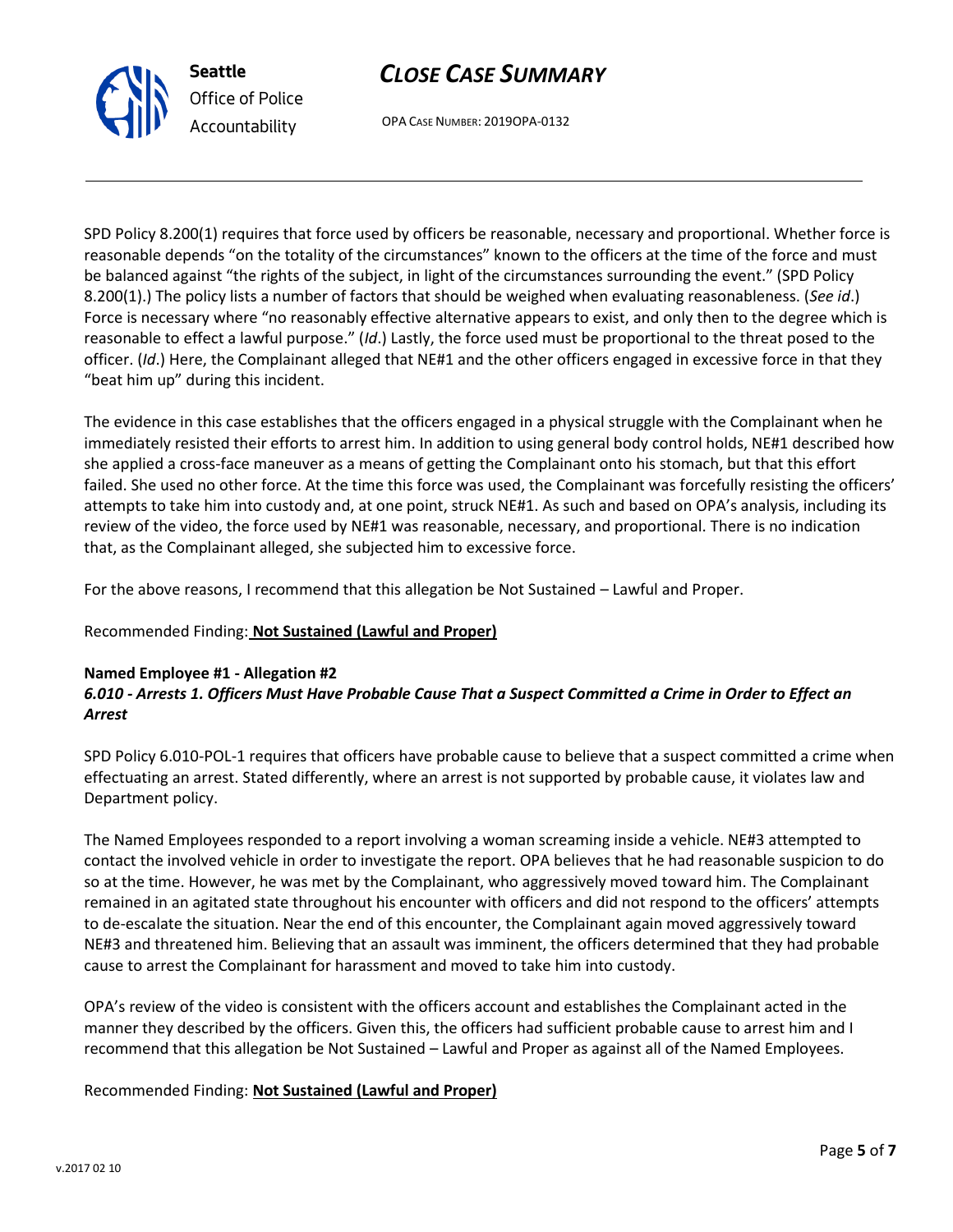## *CLOSE CASE SUMMARY*



OPA CASE NUMBER: 2019OPA-0132

## **Named Employee #2 - Allegations #1** *8.200 - Using Force 1. Use of Force: When Authorized.*

NE#2's use of force was limited to body control holds. When applying the same analysis as discussed in the context of NE#1, I find that this force was reasonable, necessary, and proportional. For these reasons, I recommend that this allegation be Not Sustained – Lawful and Proper as against NE#2.

Recommended Finding: **Not Sustained (Lawful and Proper)**

#### **Named Employee #2 - Allegation #2** *6.010 - Arrests 1. Officers Must Have Probable Cause That a Suspect Committed a Crime in Order to Effect an Arrest*

For the same reasons as indicated above (*see* Named Employee #1, Allegation #2), I recommend that this allegation be Not Sustained – Lawful and Proper.

Recommended Finding: **Not Sustained (Lawful and Proper)**

## **Named Employee #3 - Allegations #1** *8.200 - Using Force 1. Use of Force: When Authorized.*

As noted above in the Summary of Investigation, NE#3's use of force primarily included the use of a head control technique and multiple kicks to the Complainant's groin area.

The head control tactic constituted de minimis force that was consistent with policy for the same reasons as discussed in the context of NE#1 and NE#2.

With regard to the groin kicks, OPA finds whether the force was within policy to be a closer question. At his FIT interview, NE#3 acknowledged that the kicks to the Complainant's groin were not inadvertent and that, instead, he targeted that area. According to NE#3, he chose to use that force because it "felt like [the Complainant] was trying to punch" him and that the Complainant was attempting to get away. NE#3 rationalized that the groin kicks would weaken the Complainant's stance, get him to the ground quickly, and end the conflict. From a review of NE#3's statements, it does not appear that he considered other force options aside from the groin kicks. Indeed, he stated that this was the first force that came to mind during the incident. It further does not appear that he considered the potential physical harm that groin kicks could cause, as compared to strikes to other parts of the body.

In evaluating whether this force was permissible, OPA recognizes that Type II force was certainly appropriate under the circumstances. Based on the Complainant's continued aggressive resistance, NE#3 would have been warranted in using a knee strike, a punch, or other similar force. However, it does not necessarily follow that intentional kicks to the groin would also have been appropriate. Notably, strikes to the groin are not discussed in the SPD Policy Manual aside from in the section concerning the use of impact weapons. Otherwise, there is no policy provision either explicitly allowing or prohibiting the use of groin strikes. At his FIT interview, NE#3 contended that his kicks to the Complainant's groin were a trained force tactic. However, OPA has found no support for that assertion in SPD's training materials.